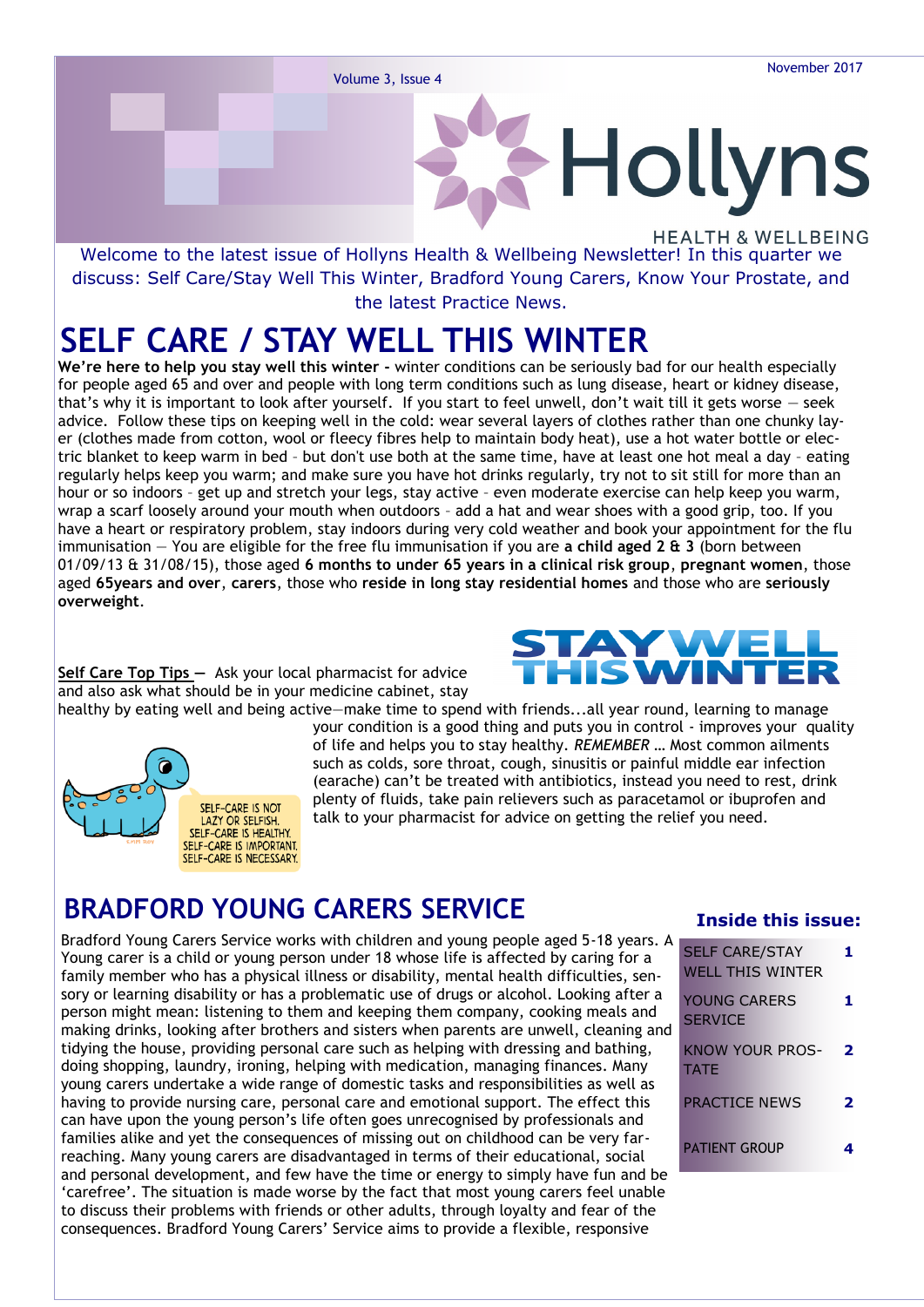and culturally sensitive service by: ensuring young carers have some opportunity to be free of caring responsibilities, ensuring equality of opportunity for young carers, raising awareness of young carers' issues, providing family based support and advocacy, acting as a co-ordinator of services where appropriate, providing information to young carers and their families, providing social and leisure activities, providing practical

#### **Believe in** children *i* Barnardo's

and emotional support. Once a referral has been made, a member of staff from Bradford Young Carers will visit the young carer and their family in order to identify what help and support is needed. Initial visits can be made in conjunction with other professionals already known to the family if appropriate. Bradford Young Carers will endeavour to meet the needs of young carers wherever possible, or link them into more appropriate services if necessary. The type of support we offer includes: advocacy and service coordination to ensure the person needing care gets all the help and support they are entitled to one to one work eg. for anger management, self esteem building, understanding health conditions , group work for time out, peer support and / or access to fun activities, Inclusion work to build resilience and ensure young carers are able to engage in their communities and try out new opportunities and hobbies, support in school or college and / or help to get a job, grants eg. for school equipment or activities, access to holidays and residentials, support with transition in to adult services. We aim to have all work completed with the family in 6-12 months.

# **KNOW YOUR PROSTATE**

**Prostate problems are common in men, particularly in those over 50 years of age.** The prostate is a small gland found only in men. It surrounds the urethra (the tube that carries urine out of the body). It sits just below the bladder and the opening of the vas deferens (tube that carries sperm up from the testicles to the urethra). The prostate gland produces a thick, white fluid that's mixed with sperm to create semen. The prostate gland is about the size and shape of a walnut, but tends to get bigger as you get older. It can sometimes become swollen or enlarged by conditions such as: [prostate enlargement,](https://www.nhs.uk/Conditions/Prostate-disease/Pages/Introduction.aspx#BPH) [prostatitis \(inflammation of the prostate\)](https://www.nhs.uk/Conditions/Prostate-disease/Pages/Introduction.aspx#prostatitis) and [prostate cancer.](https://www.nhs.uk/Conditions/Prostate-disease/Pages/Introduction.aspx#cancer) Signs of an enlarged prostate can include: difficulty starting or stopping urinating, a weak flow of urine, straining when peeing, feeling like you're not able to fully empty your bladder, prolonged dribbling after you've finished peeing, needing to pee more frequently or more suddenly, waking up frequently during the night to pee. See your GP if you notice any problems with, or changes to, your usual pattern of urination. Unlike pros-

tate enlargement or prostate cancer – which usually affect older men – prostatitis can develop in men of all ages. However, it's generally more common in men between 30 and 50 years of age. Symptoms of prostatitis can include: pain in the pelvis, genitals, lower back and buttocks, pain when urinating, a frequent need to pee, difficulty urinating, such as problems starting to pee, pain when ejaculating, pain in the perineum (the area between the anus and scrotum), which is often made worse by prolonged sitting. See your GP if you have these symptoms. In the UK, prostate cancer is the most common type of [cancer](https://www.nhs.uk/conditions/Cancer/Pages/Introduction.aspx) in men, with over 40,000 new cases diagnosed every year. It's not clear why it occurs, but your chances of developing prostate cancer increase as you get older. The condition mainly affects men over 65, although men over 50 are also at risk. The risk of developing prostate cancer is also increased in men who have a first-degree relative (dad or brother) with prostate cancer and in men of Afro-Caribbean origin. The [symptoms of prostate cancer](https://www.nhs.uk/Conditions/Cancer-of-the-prostate/Pages/Symptoms.aspx) can be



difficult to distinguish from those of prostate enlargement. They may include: needing to pee more frequently (often during the night), needing to rush to the toilet, difficulty starting to urinate, straining or taking a long time while peeing, weak flow, a feeling that your bladder hasn't emptied fully. You should see your GP if you have these symptoms. It's much more likely to be prostate enlargement, but it's important to rule out cancer.

**Practice News**<br>Sharon Flitcroft (PN) recently left the Practice, Hollyns would like to wish her all the best in her new job. We would like to welcome Amanda Thompson to the Practice Nursing team, Amanda will be based at our Allerton site. Dr A Maddy will sadly be leaving us shortly for re-

tirement and Dr S Marris recently went on maternity leave, as you will see new faces around the Practice  $-$  Dr Q Hussain will be commencing as a locum with us at Allerton from Monday 6<sup>th</sup> November, working 8 sessions per week Monday to Thursday. Dr Z Hafeez will be working as a locum at Allerton commencing on Friday 17<sup>th</sup> November, working 2 sessions on Fridays only.

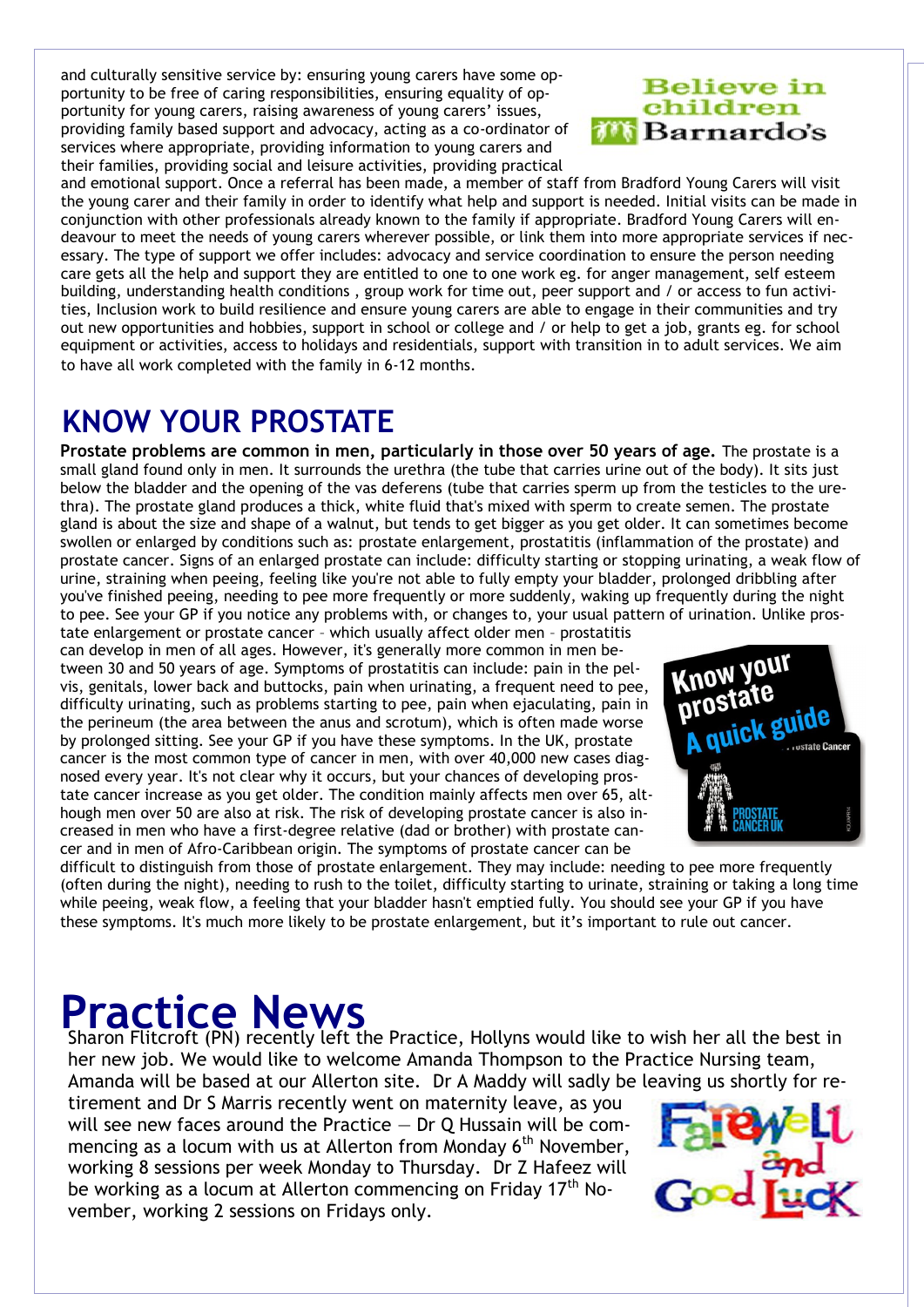Did you know that you can book appointments online and order repeat prescriptions? Register for SystmOnline with the Reception Team and then log on via www.hollynshealth.co.uk



#### **Attending your appointment!**

As a practice we are continually looking to improve our service and make more appointments available to patients. However the number of patients who fail to attend appointments without ringing to cancel is still very high.

Between 1st September 2017 and 31st October 2017 Hollyns Health & Wellbeing—Clayton had **311** Did Not Attend appointments. That's **84** hours worth of wasted appointments.

Hollyns Health & Wellbeing—Allerton had **427** Did Not Attend appointments. That's **102** hours worth of wasted appointments.

#### **Please remember to cancel your appointment if you are unable to attend!**



We want your views! We are keen to hear feedback about the services we provide. Please log on to www.hollynshealth.co.uk and visit the Virtual Surgery and use the Contact Us button in the waiting area to email us your comments.